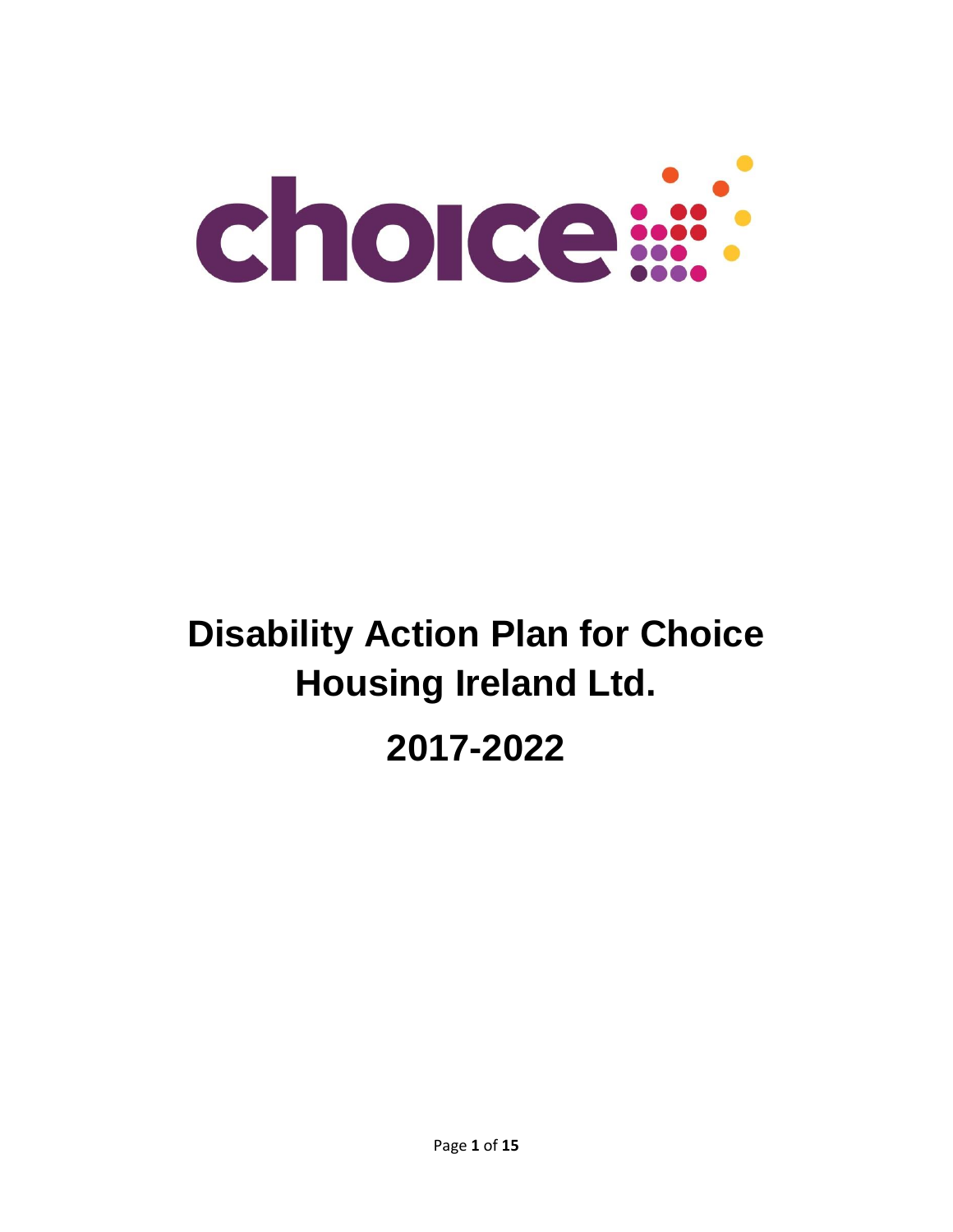## **Disability Action Plan**

| <b>Contents</b>          | Page |
|--------------------------|------|
| 1. Introduction          | 3    |
| 2. Commitment            | 3    |
| 3. Functions             | 5    |
| 4. Public Life Positions | 8    |
| 5. Consultation          | 8    |
| 6. Previous Measures     | 9    |
| 7. Action Measures       | 10   |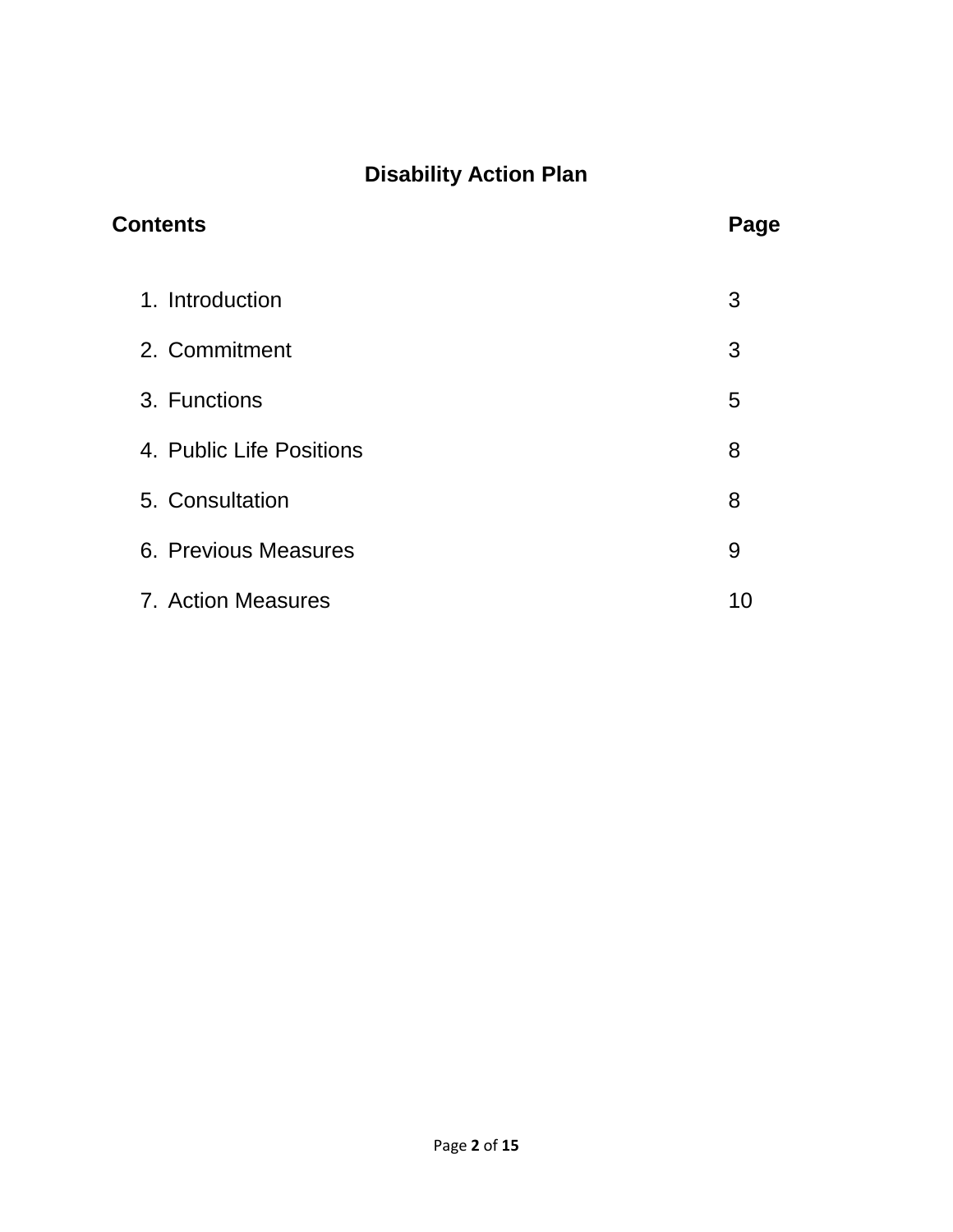#### **1. Introduction**

Under Section 49A of the Disability Discrimination Act 1995 (DDA 1995) (as amended by Article 5 of the Disability Discrimination (Northern Ireland) Order 2006), Choice Housing Ireland Ltd (Choice) is required when carrying out its functions to have due regard to the need to:

- promote positive attitudes towards disabled people; and
- encourage participation by disabled people in public life ('the disability duties').

Under Section 49B of the DDA 1995, Choice is also required to submit to the Equality Commission a **disability action plan** showing how it proposes to fulfill these duties in relation to its functions.

#### **2. Commitment**

As Chair & Group Chief Executive of Choice, we are committed to implementing effectively the disability duties and this disability action plan. We will allocate all necessary resources (in terms of people, time and money) in order to effectively implement this plan and where appropriate, build objectives and targets relating to the disability duties into corporate and annual operating plans.

We will also put appropriate internal arrangements in place to ensure that the disability duties are complied with and this disability action plan is effectively implemented. We will ensure the effective communication of the plan to staff and provide all necessary training and guidance for staff on the disability duties and the implementation of the plan.

We confirm our commitment to submitting an annual report to the Equality Commission on the implementation of this plan as well as carrying out a five yearly review of this plan.

Responsibility for implementing, reviewing and evaluating this disability action plan and the point of contact within Choice will be: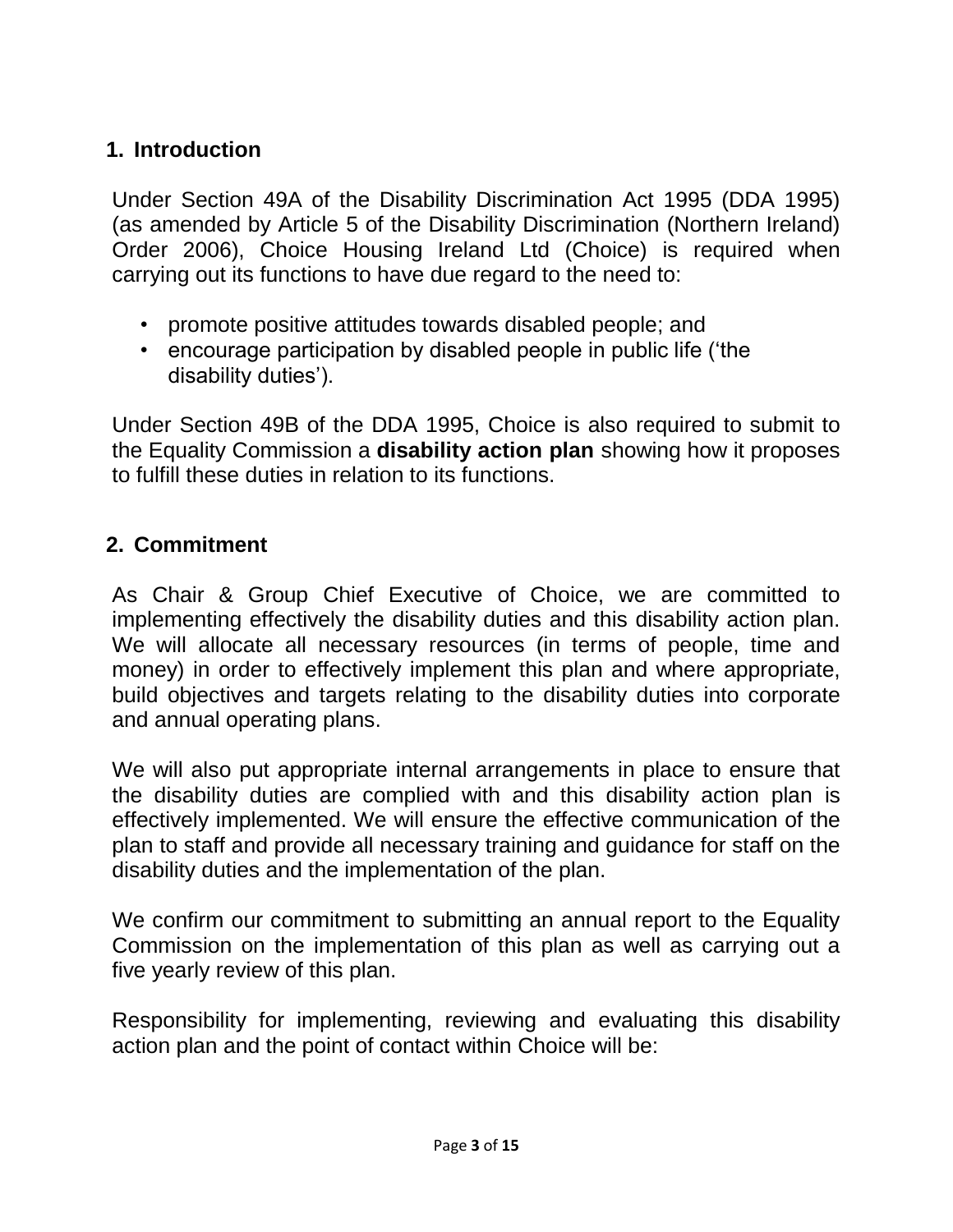Group Director of Governance & Communications Choice Housing Ireland Ltd. Leslie Morrell House 37-41 May Street Belfast BT1 4DN

If you require this plan in an alternative format (such as in large print, in Braille, on audio cassette, easy read or on computer disc) and/or language, please contact us on 0300 111 2211 to discuss your requirements.

We confirm our commitment to submitting an annual progress report on the implementation of this plan to the Equality Commission and carrying out a five year review of this plan.

A copy of this plan, our annual progress to the Equality Commission and our five year review of this plan will be made available on our website [www.choice-housing.org](http://www.choice-housing.org/)

As part of the operational planning process, Choice will build objectives and targets relating to the disability duties into the annual business planning process. Progress on meeting objectives will be reported to the Association's Board of Management.

\_\_\_\_\_\_\_\_\_\_\_\_\_\_\_\_\_\_\_ \_\_\_\_\_\_\_\_\_\_\_\_\_\_\_\_\_\_\_

Mrs Hazel Bell **Mrs** Mr Michael McDonnell **Chair** Chair Group Chief Executive

Date: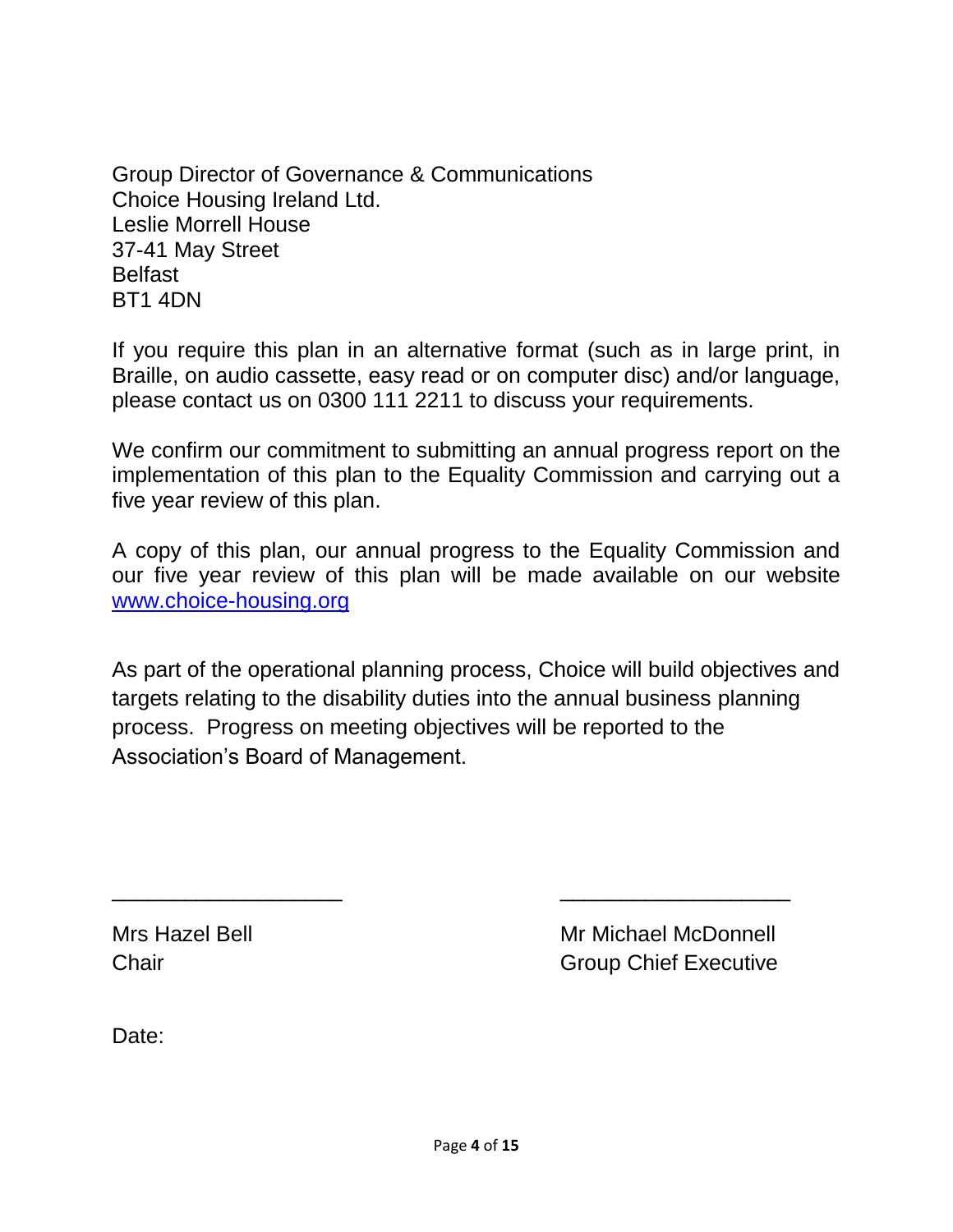#### **3. Functions**

Choice is one of the largest housing associations in Northern Ireland. The high quality homes, care and support services we provide help meet the diverse needs of a wide range of customers including; older people, families, mature singles and people with complex needs.

Our focus is on delivering more homes, better services and stronger more inclusive communities. We're proud that more than 10,000 customers have made us their 'provider of choice' and we're committed to building more high quality homes for those who are in need of support.

Our core values commit us to shaping new standards of excellence that redefine our sector and provide more great housing and support at a reasonable cost.

Our Corporate Plan (2015-20) has been designed to address the following strategic aims:

Theme 1 - Ensure access to decent, affordable and sustainable homes by developing a balanced housing market across NI which provides households with good housing choices at prices they can afford.

Theme 2 - Meet housing needs and support the most vulnerable by making the best use of stock, providing better advice and support and catering for low income and workless households.

Theme 3 - Simplify and reduce the impact of welfare reforms while providing support to households impacted by the changes.

Theme 4 - Drive regeneration and sustain communities through housing by using a housing-led approach to regenerate communities experiencing blight, dereliction or decline, bring more homes back into use and generate additional employment and training opportunities.

Theme 5 - Allow access to non-public funding to deliver innovative housing and related services in pursuit of themes 1-4.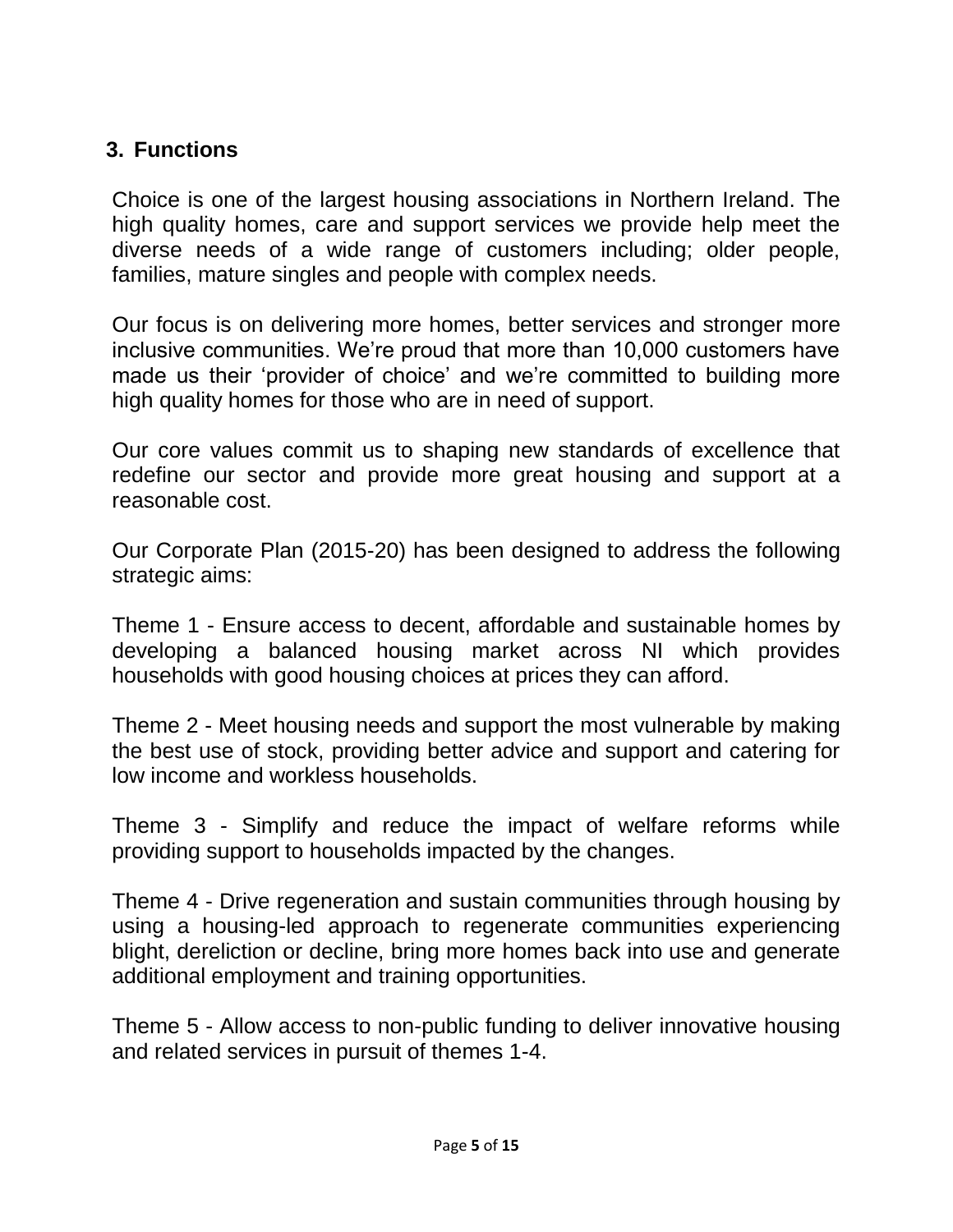Each of the themes is underpinned by long-term objectives that will be delivered and monitored through Annual Business Plans, Key Performance Indicators and a Balanced Scorecard.

Choice currently employs over 350 staff. For the purposes of this equality scheme, Choice performs the following functions:

- Provision of a range of housing, care and support services
- Work with partner organisations to deliver support services to people with a physical or mental disability
- Property Maintenance and Repairs
- Refurbishment and remodeling works to maintain housing stock to modern standards
- Development of new homes
- Recruitment of Board and staff
- Contribute to Building Sustainable Communities

Choice is led and controlled by a Board. The Board has ultimate responsibility for directing the activity of the Association, ensuring it is well run and governed, delivering on its social ethos.

#### *Our Promise*

Our focus is on delivering more great homes, enhanced services and stronger more inclusive communities.

We are a housing association that delivers much more than housing. We are in the business of transforming lives and building communities.

At Choice, we take pride in changing what our customers can expect from a modern housing association. We value our customers as partners in our journey. Personal, friendly and trusted relationships are at the heart of our promise to deliver exceptional services that can anticipate and meet current and future needs.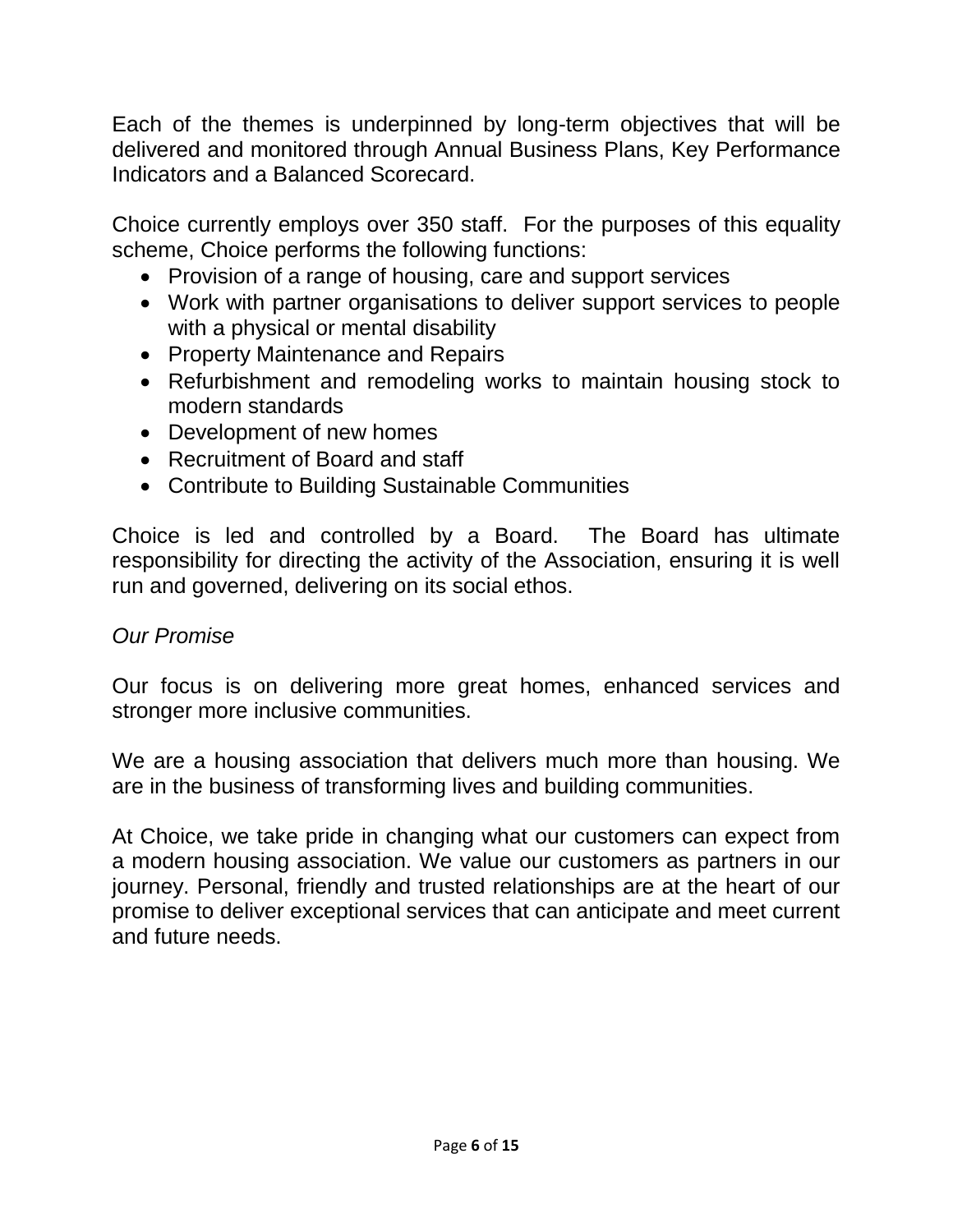#### *Our Core Values*

Our core values are the building blocks of our culture, providing common language and acceptable standards of behaviour. The values we are adopting for our brand and organisational culture are as follows:

- **Trustworthy**
- Customer Centred
- **Dynamic**

*Our Governance Structure as at June 2017*

| <b>Choice Group Corporate Governance Structure</b>                                                                                                                                                                                                                                                    |  |  |  |  |
|-------------------------------------------------------------------------------------------------------------------------------------------------------------------------------------------------------------------------------------------------------------------------------------------------------|--|--|--|--|
| <b>Group Board</b><br><b>Choice Housing Ireland Limited</b><br><b>Group Companies</b><br><b>Choice Housing</b><br><b>Choice Services</b><br><b>Choice Affordable</b><br><b>Oaklee Housing</b><br><b>Employment Services</b><br><b>Enterprises Ltd</b><br><b>Ireland Ltd</b><br><b>Housing Ltd</b>     |  |  |  |  |
| <b>Group Board</b><br><b>Choice Housing Ireland Limited</b><br><b>Committees</b><br><b>Development &amp;</b><br><b>Nominations &amp; Governance</b><br><b>Audit &amp; Risk</b><br><b>Tenant &amp; Client</b><br><b>Growth Committee</b><br>Committee<br><b>Committee</b><br><b>Services Committee</b> |  |  |  |  |
|                                                                                                                                                                                                                                                                                                       |  |  |  |  |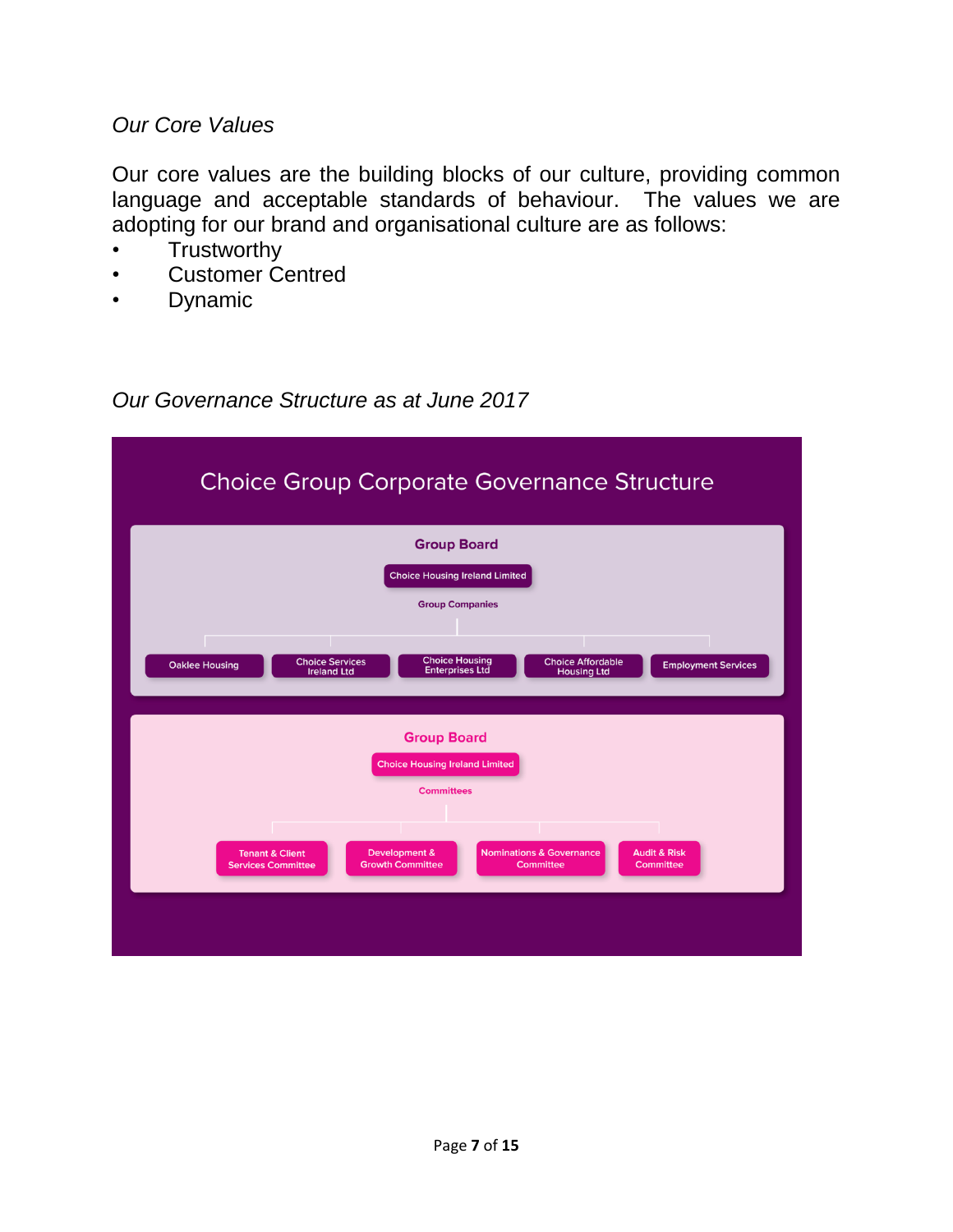#### **4. Public Life Positions**

The range of public life positions over which Choice has responsibility for, are as follows:

- *Board Members and Members of Committees*
- *Tenants' Forum Members*

#### **5. Consultation**

Choice is committed to carrying out inclusive and meaningful consultation when developing, implementing and reviewing the Disability Action Plan.

We will consult as widely as possible to ensure that any organisation or group which has a legitimate interest in our work or the likely impact of our policies on people with a disability will be included in the process of engagement.

We are particularly keen to seek the views of disabled people to help us develop and implement the plan.

Through consultation we will seek to:

- Identify barriers faced by disabled people in participating in public life (generally and in relation to their dealings with Choice)
- Identify opportunities for Choice to promote positive attitudes towards disabled people
- Set priorities and identify opportunities for encouraging participation in public life, and
- Assess the effectiveness of actions taken and the proposals outlined in this plan

We particularly welcome comments or feedback on the proposed action measures we plan to take with regard to implementing the disability duties. We were pleased to receive feedback from Austism NI and will take this into account when implementing the plan.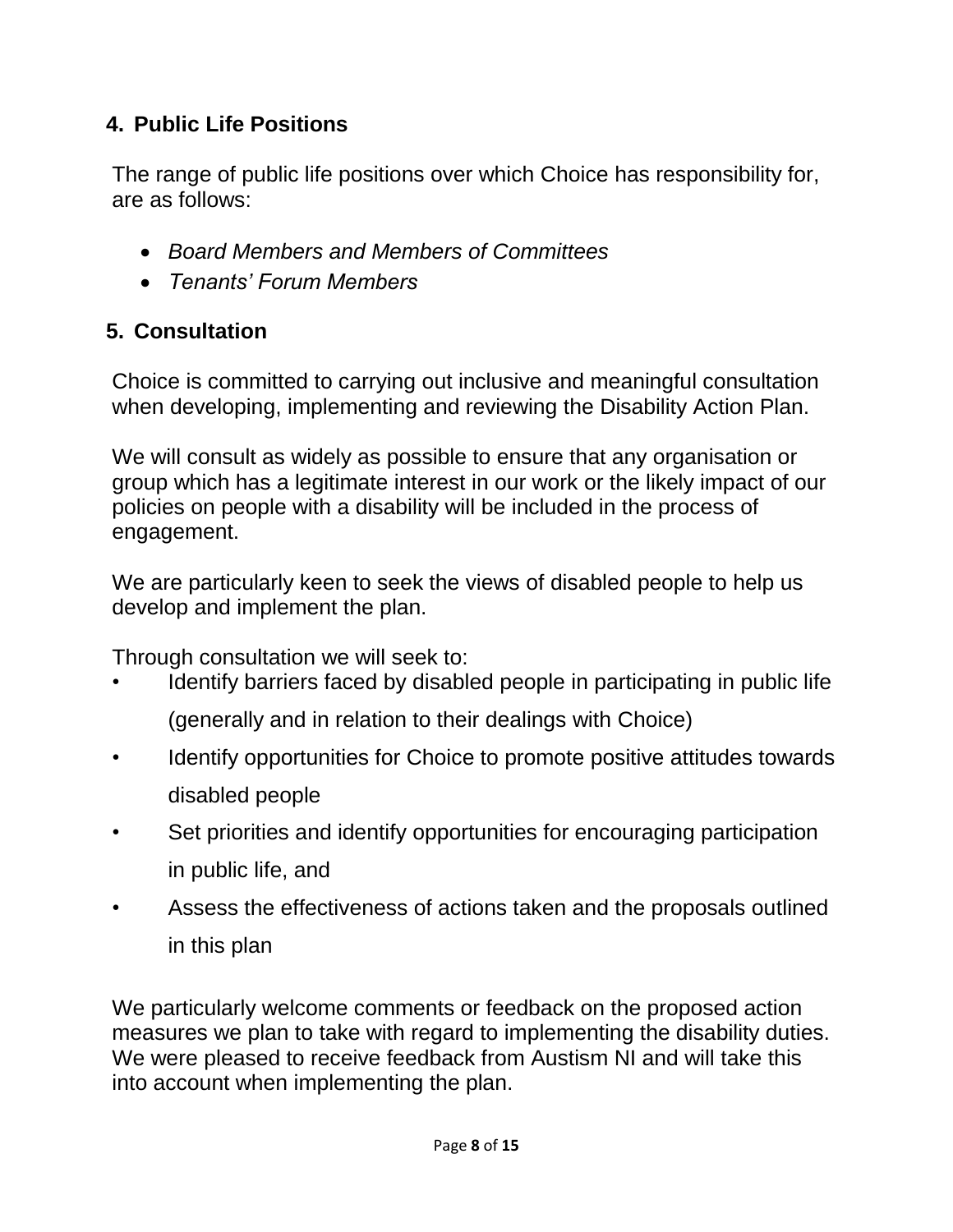#### **6. Previous Measures**

Outlined below are the key measures that Choice has already taken to promote positive attitudes towards disabled people and to encourage the participation of disabled people in public life.

- Provision of specific accommodation for people with a disability;
- Homes built to Lifetime Homes Standard;
- Adaptations carried out to the homes of tenants with a disability;
- Continue to work with Joint Management Partners to provide affordable, purpose built housing options and deliver effective services which extend across many programmes of care and support including; learning disability, mental ill health, homelessness, addictions, frail elderly as well as Dementia, Autism, children leaving care and young mothers with babies;
- Continue to work with Nifha and lobby stakeholders to retain Supporting People funding;
- Tenants are encouraged to actively engage with Choice and our Tenant Participation Strategy offers a range of methods for people to get involved;
- Positive images of disabled people are included in our publications;
- Policies screened to identify and assess any significant issues relating to the two disability duties;
- Information provided in alternative formats on request;
- Disability Awareness included in staff Inductions; and
- Reasonable Adjustments made for staff / tenants as necessary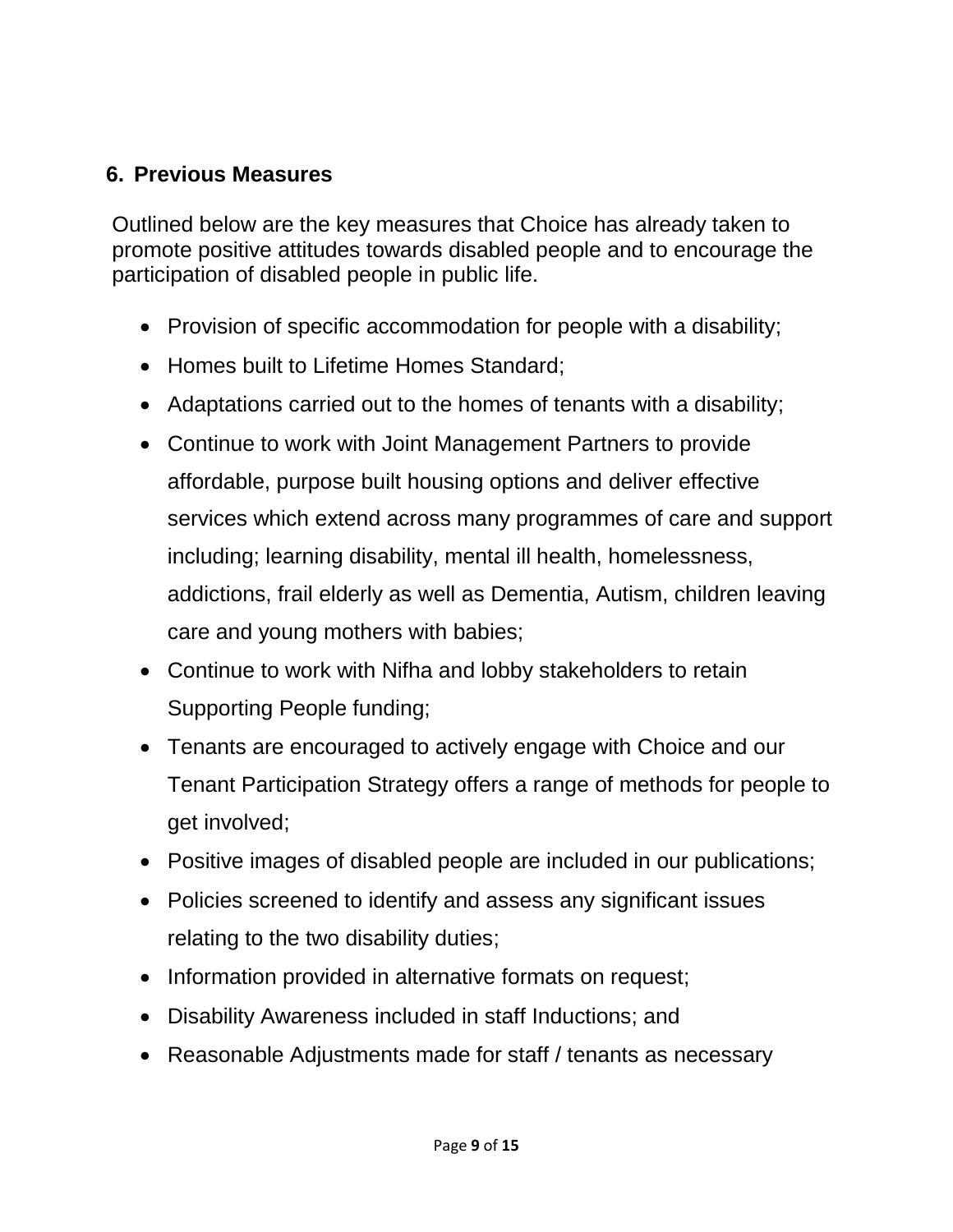#### **7. Action Measures**

Outlined below are the measures which we propose to take over the period (*2017-22*) of this Disability Action Plan, together with performance indicators and targets.

Choice is aware of the need to monitor progress in relation to the implementation of the Disability Action Plan to ensure that the duties are being met. The action measures will be reviewed and monitored on an annual basis.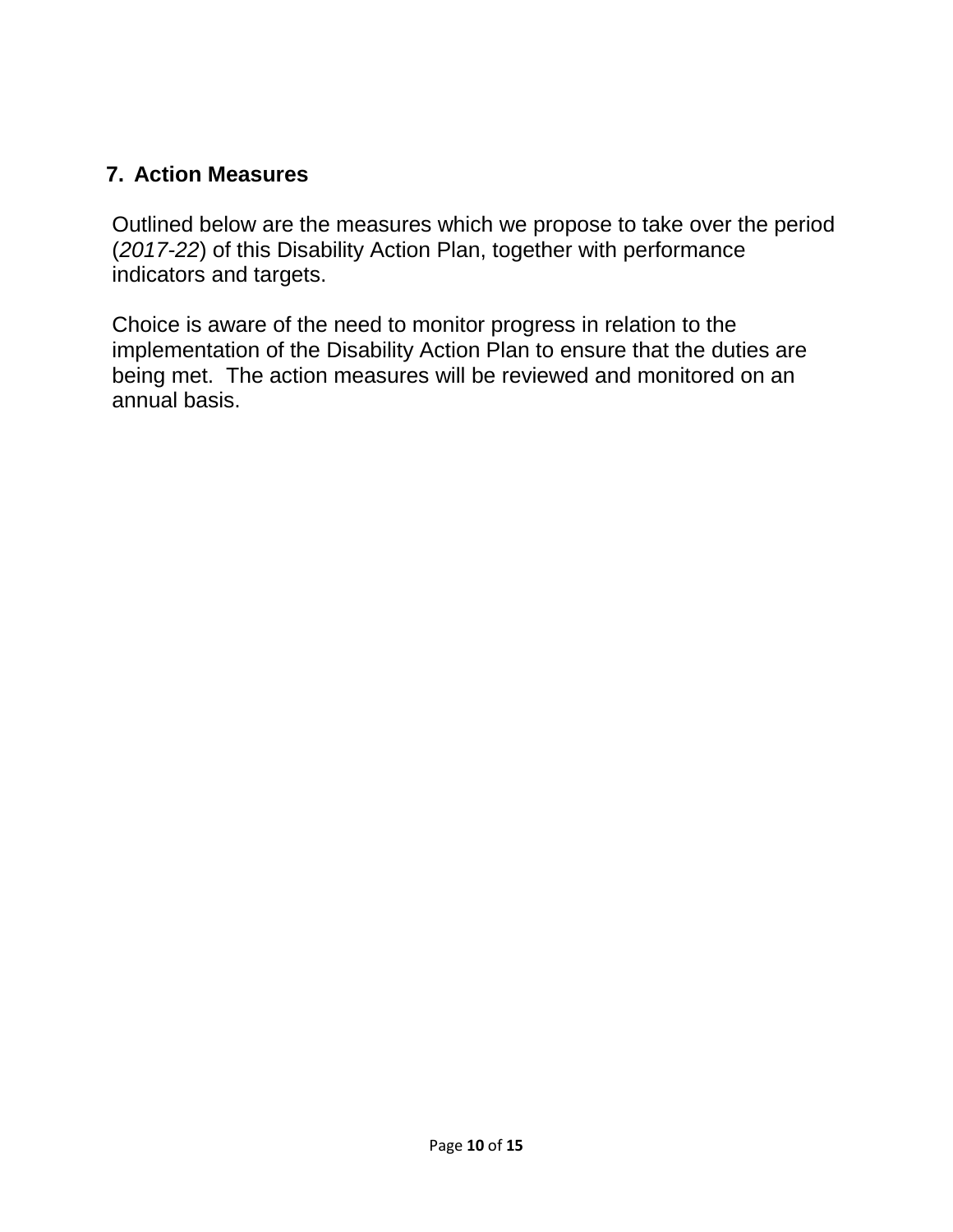#### **Measures to promote positive attitudes towards disabled people and encourage the participation of disabled people in public life**

| <b>1.0 Mainstreaming Disability Duties</b>                                                                                                                                 |                                                                |                                      |                                                                                                                                 |
|----------------------------------------------------------------------------------------------------------------------------------------------------------------------------|----------------------------------------------------------------|--------------------------------------|---------------------------------------------------------------------------------------------------------------------------------|
| <b>Measures</b>                                                                                                                                                            | <b>Responsibility</b>                                          | <b>Target</b>                        | <b>Performance Indicator</b>                                                                                                    |
| 1.1 Screen all policies to assess issues in<br>relation to the disabilities duties.                                                                                        | <b>SMT</b>                                                     | Ongoing                              | Evidenced in screening<br>reports and Annual Return<br>to the Equality                                                          |
| Report findings of screening exercise in<br>Annual Report to the Equality Commission.                                                                                      |                                                                | 31 <sup>st</sup> August each<br>year | Commission.                                                                                                                     |
| 1.2 Monitor delivery of the Disability Action<br>Plan.                                                                                                                     | <b>SMT</b>                                                     | Annually                             | Progress evidenced in<br>Annual Report to the<br><b>Equality Commission.</b>                                                    |
| 1.3 Build objectives and targets relating to<br>the disability duties into Corporate and<br><b>Business Plans.</b>                                                         | <b>SMT</b>                                                     | Annually                             | Targets included in<br><b>Business Plans and</b><br>progress reported in Annual<br><b>Report to the Equality</b><br>Commission. |
| 1.4 Review and adapt existing monitoring<br>systems to ensure that data relevant to<br>monitoring the effectiveness of the disability<br>duties is collected and utilised. | <b>SMT</b>                                                     | 2017-18                              | Audit monitoring systems<br>and develop action plan.                                                                            |
| 1.5 Carry out adaptation requests as<br>requested by Occupational Therapists.                                                                                              | <b>Group Director</b><br>of Tenant &<br><b>Client Services</b> | Ongoing                              | Adaptations carried out as<br>requested.                                                                                        |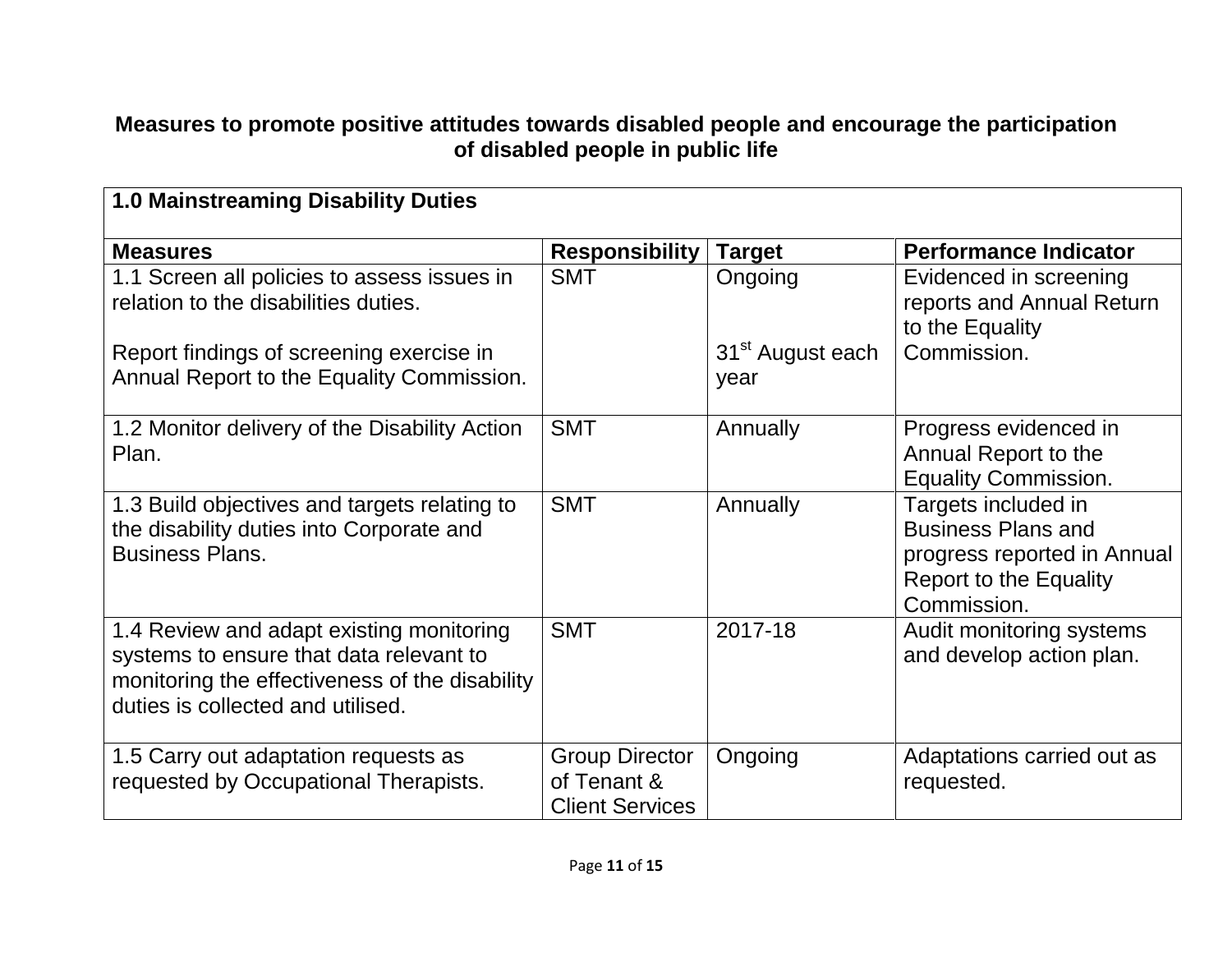| <b>2.0 Mainstreaming Disability Duties</b>                                                                                                                                     |                                                     |                                                  |                                                                                                |
|--------------------------------------------------------------------------------------------------------------------------------------------------------------------------------|-----------------------------------------------------|--------------------------------------------------|------------------------------------------------------------------------------------------------|
| <b>Measures</b>                                                                                                                                                                | <b>Responsibility</b>                               | <b>Target</b>                                    | <b>Performance Indicator</b>                                                                   |
| 2.1 Include requests for statistical<br>information in relation to stakeholders<br>with disabilities in research.                                                              | All Deps as<br>relevant                             | <b>Biennial tenant</b><br>satisfaction<br>survey | Requests for statistical<br>information included in<br>surveys.                                |
| 2.2 Review external and internal<br>communication policies, practices<br>and procedures to assess adverse<br>impact.                                                           | Group Director of<br>Governance &<br>Communications | 2017-18                                          | All communications policies,<br>practices and procedures take<br>account of disability duties. |
| 2.3 Monitor requests for<br>publications/information in alternative<br>formats.                                                                                                | All Deps as<br>relevant                             | 2017-18                                          | Information provided in<br>suitable format as requested in<br>a timely manner.                 |
| 2.4 Use the District Housing plans<br>produced by the NIHE to identify<br>specific geographic areas where<br>housing need has been identified for<br>people with disabilities. | Group Director of<br>Development &<br>Assets        | 2017-2022                                        | Housing needs met in areas<br>where it has been identified for<br>people with disabilities.    |
| 2.5 Carry out a formal review of the<br>effectiveness of the Disability Action<br>Plan.                                                                                        | Group Director of<br>Governance &<br>Communications | 2022                                             | Formal review of plan to be<br>completed.                                                      |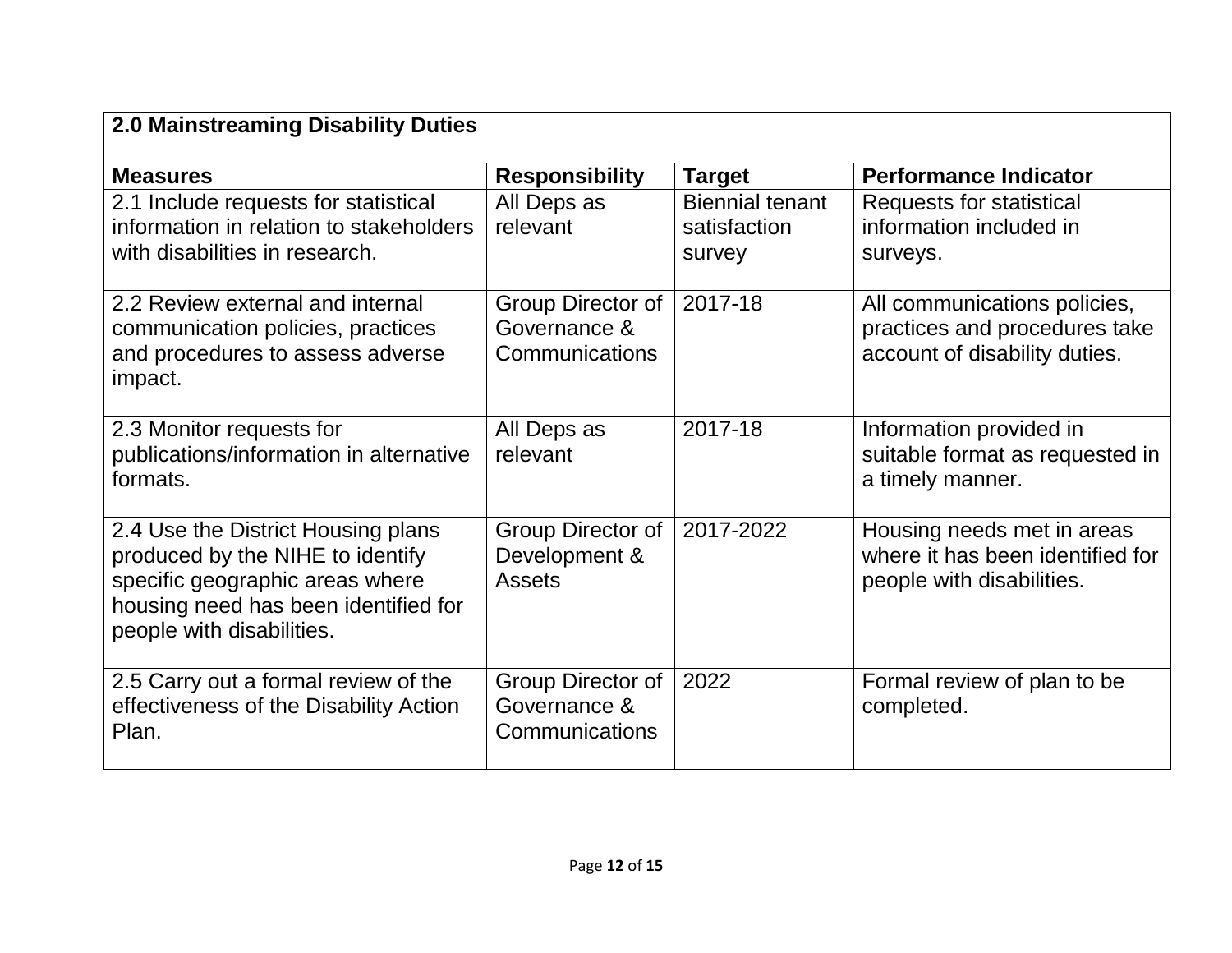| 3.0 Training and Awareness Raising                                                                                             |                                                    |                                       |                                                                                          |
|--------------------------------------------------------------------------------------------------------------------------------|----------------------------------------------------|---------------------------------------|------------------------------------------------------------------------------------------|
| <b>Measures</b>                                                                                                                | <b>Responsibility</b>                              | <b>Timescale</b><br>Indicators/target | <b>Performance</b>                                                                       |
| 3.1 Provide training on the disability<br>duties to staff and Board members.                                                   | Group Director of<br>Organisational<br>Development | 2017-18                               | Training provided to Board<br>members and staff as part of<br>the 2017-18 training plan. |
|                                                                                                                                |                                                    | Ongoing                               | Disability duties included in the<br>induction programme for all<br>staff.               |
|                                                                                                                                |                                                    | Feb 2017                              | <b>Disability Action Plan available</b><br>on the intranet.                              |
|                                                                                                                                |                                                    | 2017-18                               | Consider the availability of<br>online training on the disability<br>duties.             |
| 3.2 Provide specialist training for<br>senior managers, recruitment and<br>selection panels, HR staff and front<br>line staff. | Group Director of<br>Organisational<br>Development | Annual review                         | Delivered through the annual<br>training plan.                                           |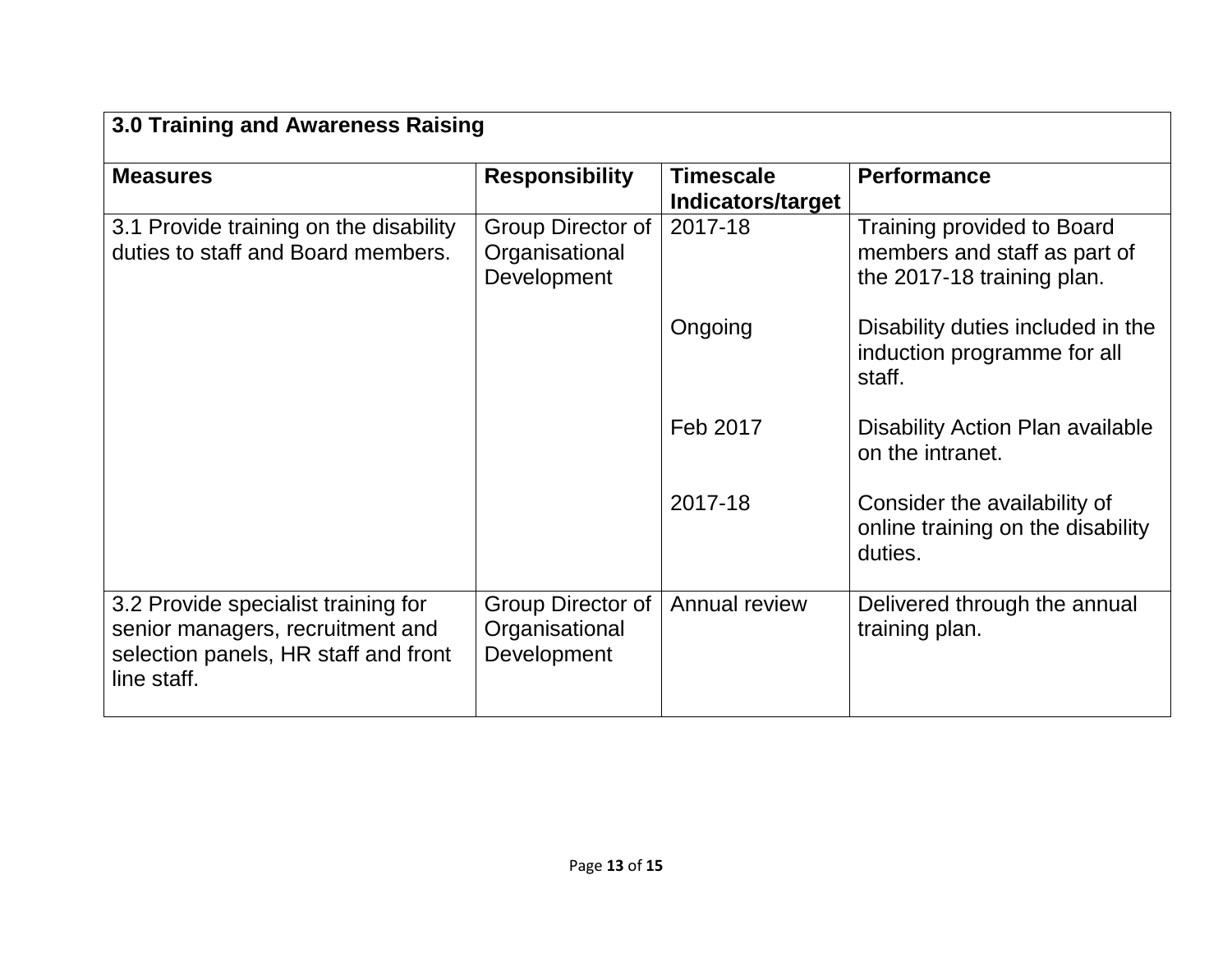## **4.0 Promoting Positive Attitudes**

| <b>Measures</b>                                                                                                                                             | <b>Responsibility</b>                                              | <b>Target</b>   | <b>Performance Indicator</b>                                                                                                         |
|-------------------------------------------------------------------------------------------------------------------------------------------------------------|--------------------------------------------------------------------|-----------------|--------------------------------------------------------------------------------------------------------------------------------------|
| 4.1 Ensure that publications<br>continue to promote positive images<br>of disabled people.                                                                  | Group Director of<br>Governance &<br>Communications                | Review annually | Positive imagery used in<br>publications.                                                                                            |
| 4.2 Work with other organisations<br>who seek to promote positive<br>attitudes towards disabled people.                                                     | Group Director of<br><b>Tenant &amp; Client</b><br><b>Services</b> | Review annually | Progress reviewed annually.                                                                                                          |
| 4.3 Build on partnerships already<br>established with voluntary and<br>statutory organisations providing<br>services for our tenants with<br>complex needs. | Group Director of<br><b>Tenant &amp; Client</b><br>Services        | Review annually | Progress reviewed annually.                                                                                                          |
| 4.4 Increase awareness of the<br><b>Disability Duties and disability</b><br>legislation with those who hold a<br>public life position.                      | <b>SMT</b>                                                         | Review annually | Encourage and deliver training<br>on disability legislation and<br>disability duties awareness to<br>those in public life positions. |
| 4.5 Work with Joint Management<br><b>Partners and Contractors/Suppliers</b><br>to promote positive attitudes<br>towards disabled people.                    | Group Director of<br><b>Tenant &amp; Client</b><br>Services        | Review annually | Work with contractors and<br>suppliers on raising awareness<br>of issues and attitudes.                                              |